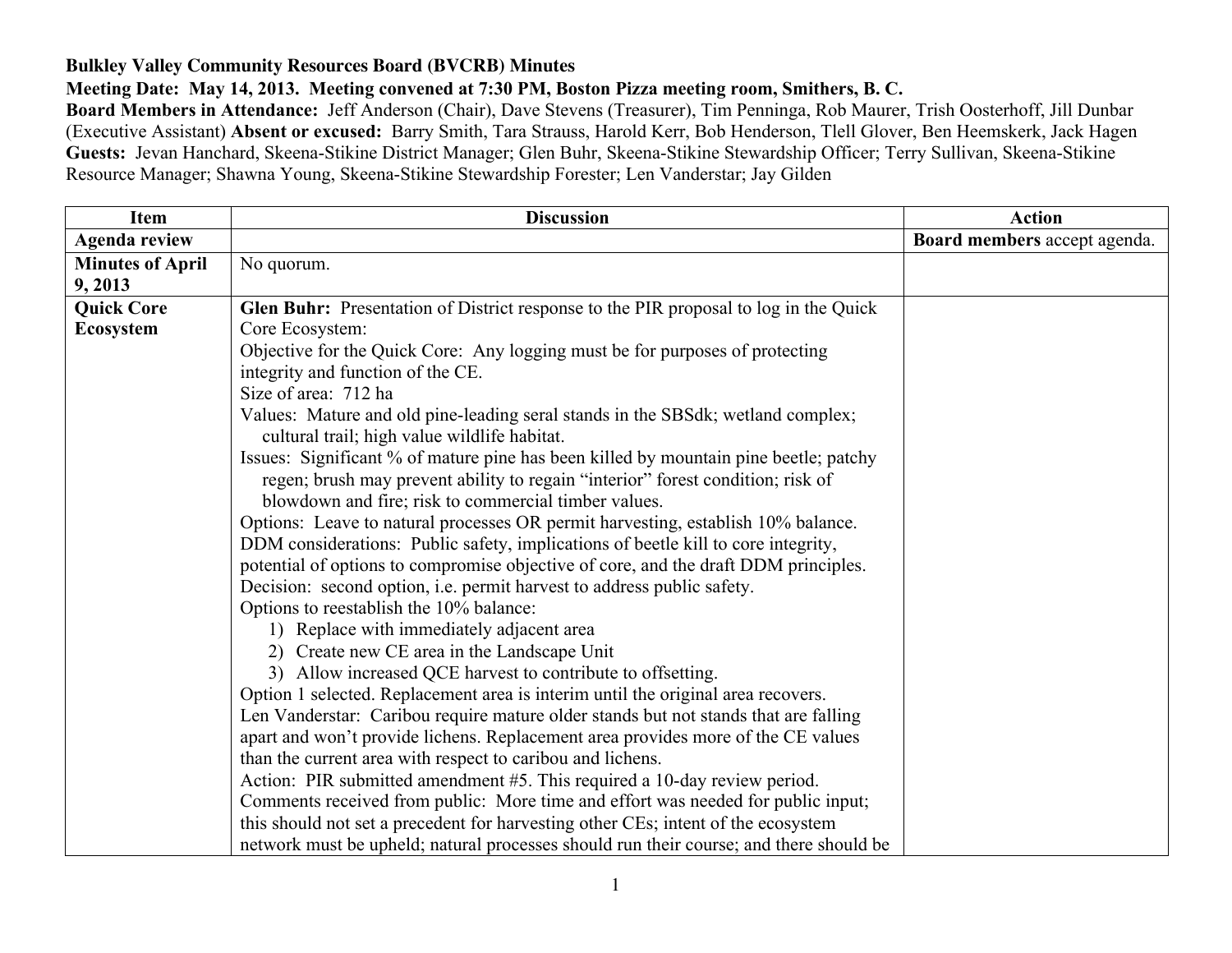| <b>Item</b> | <b>Discussion</b>                                                                         | <b>Action</b> |
|-------------|-------------------------------------------------------------------------------------------|---------------|
|             | no harvesting in a CE unless it benefits the EN.                                          |               |
|             | Jevan Hanshard: As a result, the DDM committed to a 60 day review and comment             |               |
|             | period for future submissions, and broader discussion with the CRB.                       |               |
|             | Dave Stevens: 60 days is a good idea. There should be a review of harvesting results      |               |
|             | once it has been done.                                                                    |               |
|             | Tim Penninga: 10 days is rare for any kind of public review. There is a need to react     |               |
|             | quickly but with gray attack it is not so urgent.                                         |               |
|             | Jeff Anderson: Public education would have disarmed some of the naysayers.                |               |
|             | Jevan Hanshard: This was a learning process for government and the 10 days wasn't         |               |
|             | ideal, however there were many discussions ahead of this. Normally a variance would       |               |
|             | not require pubic review but the DDM decided an amendment with public review was          |               |
|             | required.                                                                                 |               |
|             | Jay Gilden: The community needs to get connected – perhaps the CRB should have an         |               |
|             | email distribution list to get the word out. People put a lot of effort into the LRMP and |               |
|             | should get a chance to comment.                                                           |               |
|             | Len Vanderstar: The CRB is seen as a closed group and needs to reach out.                 |               |
|             | Jeff Anderson: The RAMP set up a list serve. Both RAMP and the Quick Core                 |               |
|             | generated awareness.                                                                      |               |
|             | Jevan: The District office also wants to engage better with the public. It speaks well    |               |
|             | that the community responded so much.                                                     |               |
|             | Terry Sullivan: All should be proud of the outcome. What should CRB involvement           |               |
|             | be in future?                                                                             |               |
|             | Tim: We can't walk away from the difficult decisions and areas. They are often the        |               |
|             | ones with high values environmentally or economically.                                    |               |
|             | Glen: What is the capacity of the CRB to get involved in future?                          |               |
|             | Jeff: We are moving away from subcommittees and more toward strategic projects.           |               |
|             | That and list serve would allow CRB to work on this.                                      |               |
|             | Terry: Would like to explore this more – how to include public in reviews in light of     |               |
|             | low CRB capacity.                                                                         |               |
|             | Jay: Meeting May 30 will include CRB.                                                     |               |
|             | Terry: Also – field tour on May 30 to look at MPB in some key ENs is being                |               |
|             | organized $-1$ or 2 CRB members could attend.                                             |               |
|             | Tim: Some areas with alternate silviculture systems in Nichyeskwa area will be looked     |               |
|             | at.                                                                                       |               |